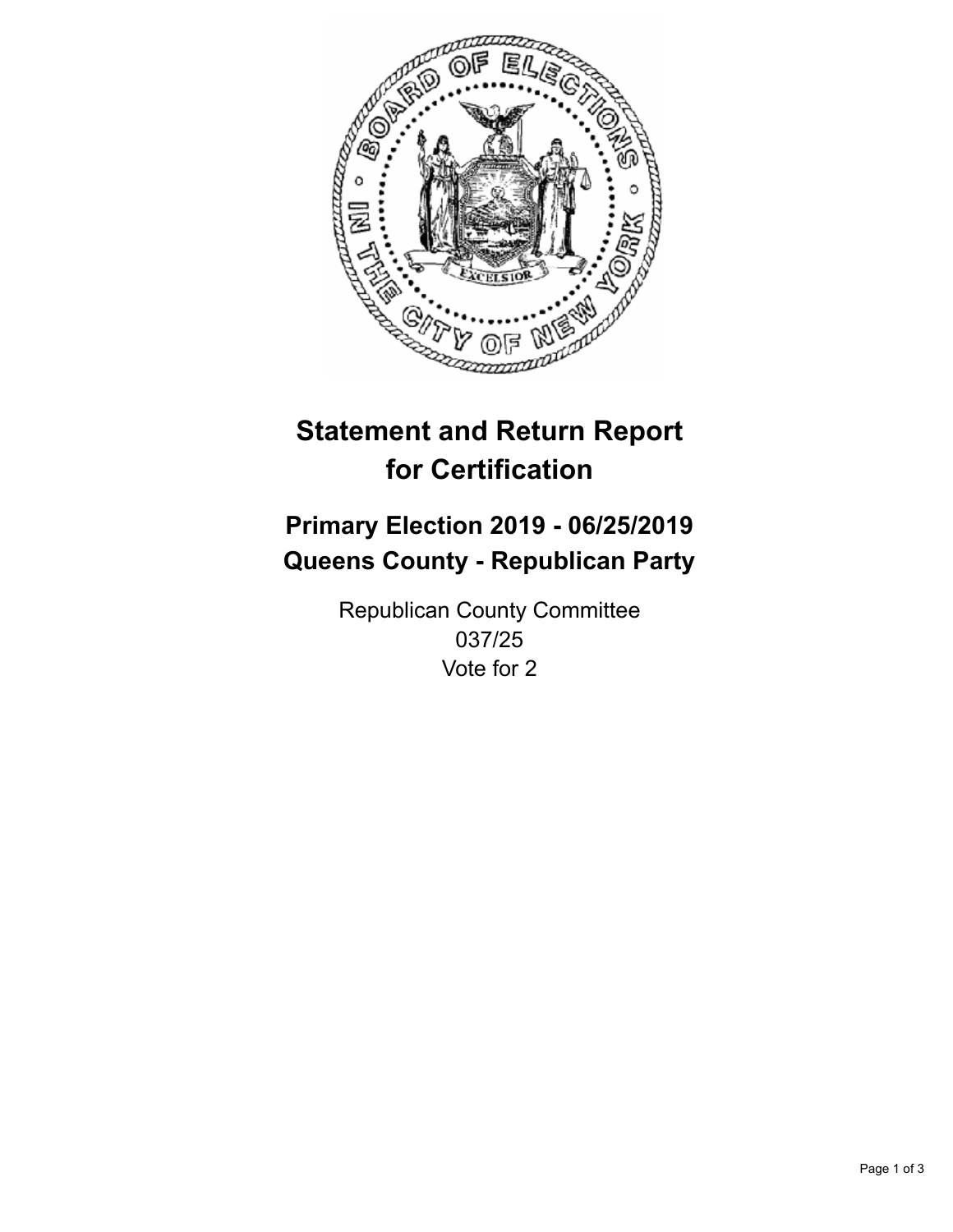

## **Assembly District 25**

| <b>PUBLIC COUNTER</b>                                    | 17       |
|----------------------------------------------------------|----------|
| <b>MANUALLY COUNTED EMERGENCY</b>                        | 0        |
| ABSENTEE / MILITARY                                      | 0        |
| AFFIDAVIT                                                | $\Omega$ |
| <b>Total Ballots</b>                                     | 17       |
| Less - Inapplicable Federal/Special Presidential Ballots | 0        |
| <b>Total Applicable Ballots</b>                          | 17       |
| <b>KRISTIN SCIARRA</b>                                   | 8        |
| DANTE F. CALICCHIO                                       | 8        |
| <b>SUN YING LEE</b>                                      | 2        |
| NUBIA S. ROJAS                                           | 3        |
| <b>Total Votes</b>                                       | 21       |
| Unrecorded                                               | 13       |